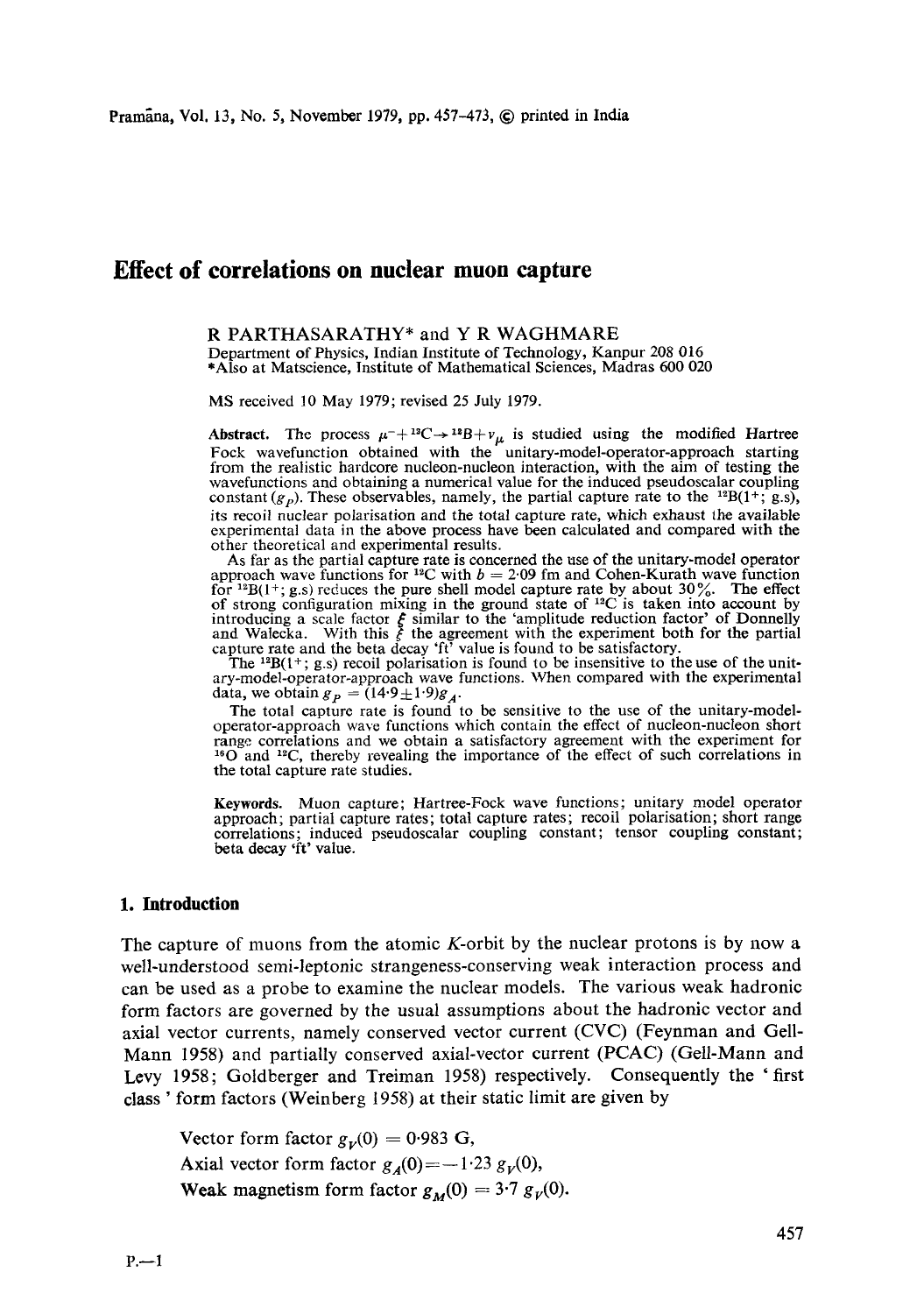These form factors are, in general, functions of the square of the four-momentum transfer  $q_{\mu}$  and are expected to differ very little from their static limit, especially when  $q^2 \ll 0.76$  GeV<sup>2</sup>. The value of the induced pseudoscalar form factor for muon capture by a free proton is given by PCAC as  $7.5 g<sub>A</sub>(0)$  and in nuclear muon capture this value has been shown to be (Castro and Dominguez 1977) the upper bound for  $g_p$ . The ' second class ' induced scalar form factor  $g<sub>S</sub>$  is expected to be zero under CVC and exact SU(2) symmetry for the nucleons. However the second class induced tensor form factor  $g_r$  may or may not exist. In muon capture studies these two always occur in the linear form  $g_p+g_r$  and so we take the view that the sum represents an effective coupling whose value is to be found from experimental data. Further we make the justifiable assumption that the static limits of the above free nucleon form factors do not change very much when taken over to the nuclear medium using impulse approximation and neglecting the meson exchange effects. Although the recent studies (Ohta and Wakamatsu 1974; Rho 1974) indicate that the axial vector form factors could be quenched in nuclear medium owing to the non-conservation of the axial vector current, the effect is believed to be very small for light nuclei. Thus, the weak interaction of the problem being more or less understood, the muon capture process can be used to examine the nuclear models. The process,

$$
\mu^{-} + {}^{12}\text{C} \rightarrow {}^{12}\text{B} + \nu_{\mu}, \tag{1}
$$

has been chosen in the present study. Its earlier theoretical and experimental studies are summarised by Mukhopadhyay (1977). The final nucleus could be in any one of the low lying states,  $1^+$  (g.s.),  $2^+$ ,  $0^-$  and  $1^-$ . However it has been experimentally found (Miller *et al* 1972) that about 87% of the transition leads to the ground state of <sup>12</sup>B, i.e 1<sup>+</sup>, 12<sup>o</sup>/<sub>o</sub> to the 1<sup>-</sup> state at 2.62 MeV and the remaining 1<sup>o</sup>/<sub>o</sub> to 2<sup>+</sup> and 0<sup>-</sup>. In this study of partial capture rate and recoil polarisation, we confine to the ground state of <sup>12</sup>B. This can be described to be a proton-hole in  $1p_{3/2}$  state and a neutronparticle in  $1p_{1/2}$  state and no other configuration is possible within  $1\hbar\omega$  excitation. If calculations are made with this simple picture and with harmonic oscillator basis with  $b=1.64$  fm, then the partial capture rate and beta decay ' ft' value turn out to be about five times the experimental value. Foldy and Walecka (1965) made use of the inelastic electron scattering data and the ' ft ' value of the beta decay process <sup>12</sup>B(1<sup>+</sup>)- $\rightarrow$ <sup>12</sup>C(0<sup>+</sup>) + e<sup>-</sup>+ $\tilde{\nu}_e$  to obtain the partial capture rate  $\lambda(1^+)$  in a nuclear model independent way, since the matrix element involved in inelastic electron scattering can be related by iso-spin rotation to the Gamow-Teller matrix element in muon capture and beta decay. The direct evaluation of  $\lambda(1^+)$  with a satisfactory agreement with the experiment has been carried out for the first ti me by Hirooka *et aI* (1968) who used the general lp-shell wave functions of Cohen and Kurath (1965) which contain a very strong ground and excited state correlations. These strong correlations essentially bring a downward renormalisation of the pure shell model wave function for  ${}^{12}C(g,s.)$ and <sup>12</sup>B(g.s) by about 36% and 64% respectively. In an attempt to unify all semileptonic processes in  $A=12$  system, Donnelly and Walecka (1972) observed that the TDA particle-hole amplitude for <sup>12</sup>C(1) or its isobaric analogue <sup>12</sup>B(1<sup>+</sup>; g.s), gets reduced by an adhoc factor  $\xi=2.27$  purely by comparing their calculation with the experimental data and this factor is termed as ' amplitude reduction factor '. There are attempts (Devanathan *et al* 1975) to obtain the partial capture rate using the Helm (1956) model for the nucleus by utilising the inelastic electron scattering data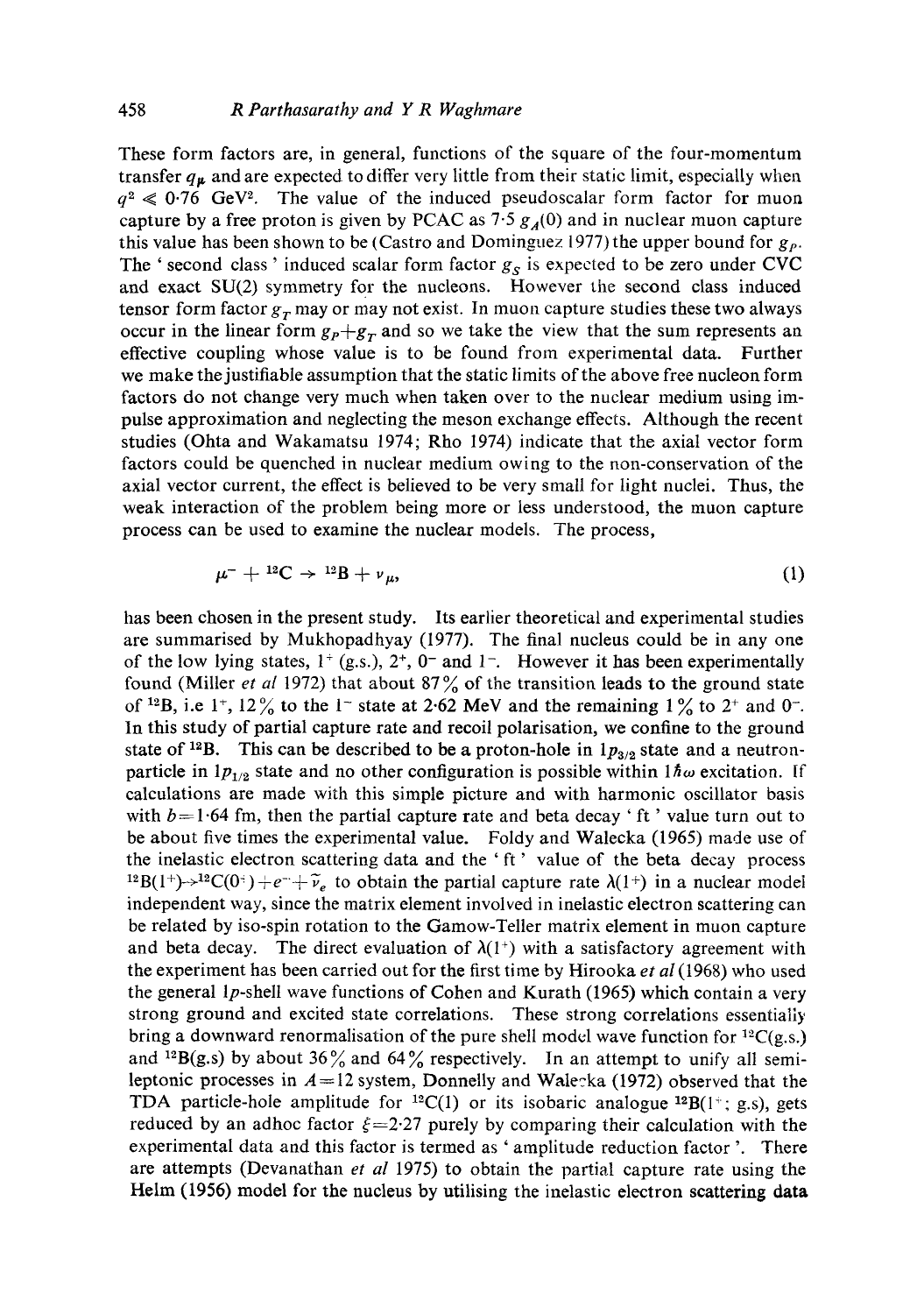to fix the parameters of this model. These are found to give a satisfactory agreement with the experiment but do not throw much light upon the nuclear structure.

Quite contrary to the above situation of the sensitivity of the  $\lambda(1^+)$  on nuclear models, the recoil polarisation of  $^{12}B(1^{+}; g.s)$  has been shown by Devanathan *et al* (1972) to be almost nuclear model insensitive. Recently Parthasarathy and Sridhar (1979) have taken into account the correction to the recoil polarisation of  $^{12}B(1^{+}; g.s)$ coming essentially from the gamma decay of  $^{12}B(1^-; 2.62 \text{ MeV})$  and showed that such corrections are negligible. Thus it seems, that the best observable to examine  $(g_P + g_T)$ , is the recoil polarisation of  $^{12}B(1+; g.s)$ , which is largely free from the nuclear wave function uncertainties.

The total muon capture rate in  $^{12}C$  has been studied by Foldy and Walecka (1964) by using the fact that most of the dominant contribution comes from the narrow region of giant dipole states and that this can be related to the bremsstrahlung weighted photo-nuclear cross-section. This nuclear model-independent treatment gives a good agreement with the experiment. Detailed pure-shell model calculations have been carried out by Bell and Llewellyn-Smith (1972) who conclude that only when the supermultiplet symmetry is assumed, a good agreement with the experiment could be obtained. Recent studies on total muon capture rates have been summarised by Mukhopadhyay (1977) and the general conclusion is that the total capture rate is sensitive to the ground state wave function and much less to the choice of the average neutrino energy.

The purpose of the present investigation is to evaluate the partial and total capture rates and the recoil polarisation using the modified HF wave functions obtained with unitary-model-operator approach (UMOA) starting from the realistic hard core nucleon-nucleon interaction (Shakin and Waghmare 1966; Shakin *et al* 1967). These UMOA wave functions contain the effects of the short range correlations due to the hard core and our motivation is to see how far the effects of such correlations affect these observables. It has been shown by Kaushal and Waghmare (1970) and Bhalerao and Waghmare (1977) that these wave functions describe well the process of bound pion absorption (which is similar to muon capture except for the nature of the interaction) with the emission of two nucleons. Thus the motivation here is to provide a complete description of the process (1) within the context of the realistic nuclear model calculations.

In  $\S$  2, the necessary theory of the process (1) is briefly reviewed and closed expressions for the partial capture rate recoil polarisation and the total capture rate are given. The nuclear model used in our calculation is briefly described in §3 and the numerical results along with the discussion are given in §4.

### **2. Theory of nuclear muon capture**

The effective Hamiltonian for  $\mu^- + p \rightarrow n + \nu_\mu$  has been obtained by Fujii and Primakoff (1952) starting from the V-A weak interaction Lagrangian, including the strong interaction effects of the nucleons from general invariance arguments and by making use of the two component wave function for the fermions. It is given by (in units  $\hbar = c = m_{\mu} = 1$ ),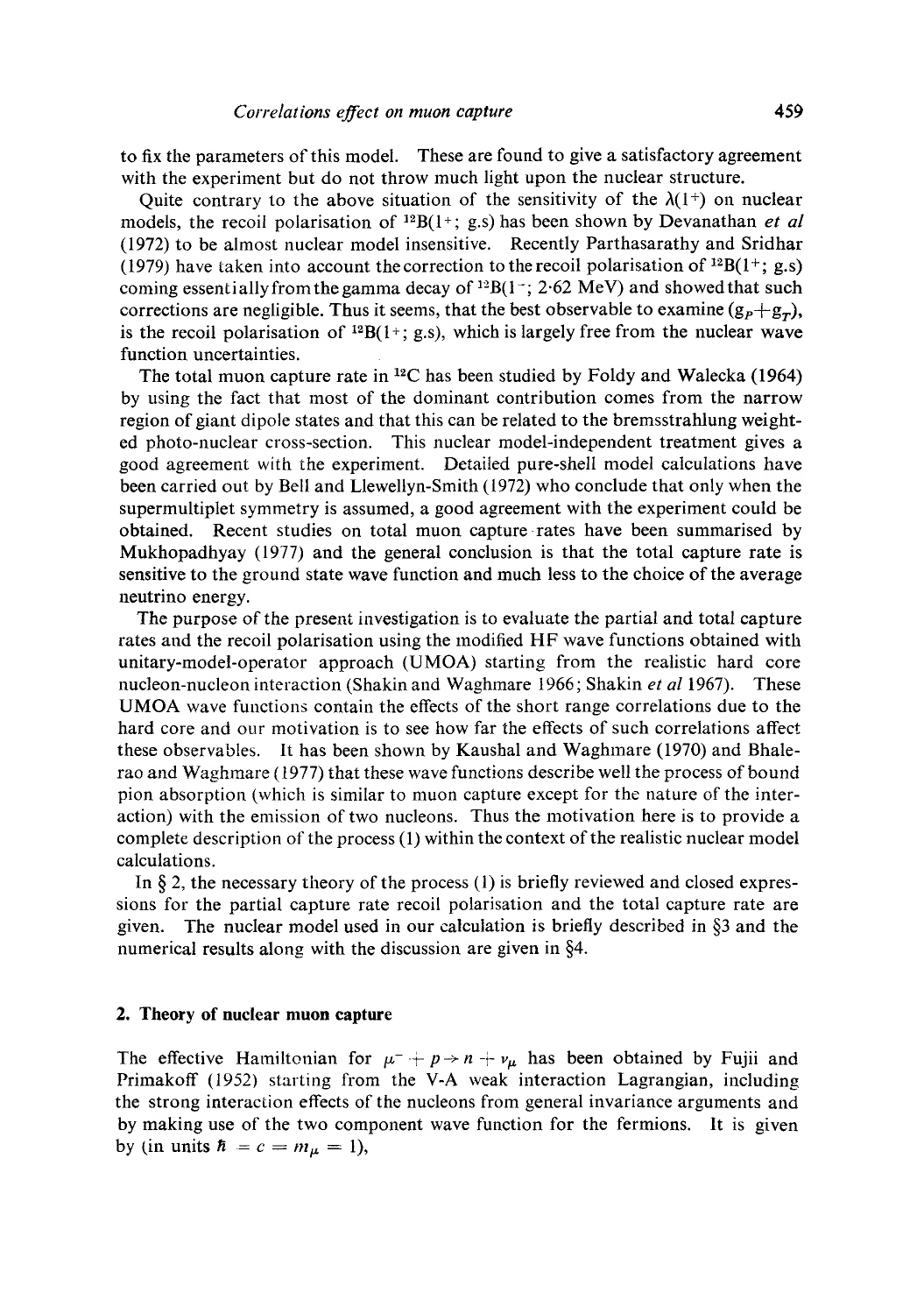460 *R Parthasarathy and 1 ? R Waghmare* 

$$
H_{\text{eff}} = \frac{1}{2} \tau_l^+ (1 - \sigma_l \cdot \hat{r}) \sum_{i=1}^A \tau_i^- \big\{ G_V \big|_{l} \cdot \big|_{l} + G_A \sigma_l \cdot \sigma_i - G_P (\sigma_l \hat{r}) (\sigma_l \cdot \hat{r})
$$

$$
-\frac{\mathcal{S}_V}{M}(\boldsymbol{\sigma}_l\cdot\boldsymbol{\hat{\nu}})(\boldsymbol{\sigma}_l\cdot\mathbf{p}_i)-\frac{\mathcal{S}_A}{M}(\boldsymbol{\sigma}_l\cdot\hat{\boldsymbol{\nu}})(\boldsymbol{\sigma}_i\cdot\mathbf{p}_i)\delta(\mathbf{r}-\mathbf{r}_i),
$$
\n(2)

where  $\tau_i$ ,  $\sigma_i$ ,  $I_i$  and  $p_i$  are the nucleon iso-spin, Pauli spin, unit and momentum operators,  $\tau_i$ ,  $\sigma_i$  and  $1_i$  are lepton iso-spin, Pauli spin and unit operators respectively,  $\hat{v}$  is the unit vector along neutrino momentum, M is the mass of the nucleon and  $\delta$  (r-r<sub>i</sub>) is due to the local nature of the weak interaction assumed in (2). The effective couplings  $G_V$ ,  $G_A$  and  $G_P$  are given by,

$$
G_V = g_V (1 + v/2 M) G_A = g_A - (g_V + g_M) v/2 M G_P = (g_P - g_A - g_V - g_M + g_T) v/2 M
$$
 (3)

 $\nu$  is the magnitude of the momentum carried by the neutrino (and it is also the momentum transfer of the process) and is given by  $v = m_{\mu} - \Delta E$ , neglecting the binding energy of the muon in the atomic K-orbit, where  $\sum E$  is the energy required to excite the final nuclear state. The matrix element for the process (1) can be given by (Devanathan 1968)

$$
\mathscr{P}=\langle u_{\nu}|\Omega|u_{\mu}\rangle, \qquad (4)
$$

where  $u_{\nu}$  and  $u_{\mu}$  are the two-component spinors for neutrino and muon respectively and

$$
\Omega = \frac{1}{2} \left( 1 - \sigma_i \cdot \hat{\nu} \right) (\sigma_i \cdot \mathbf{K} + L), \tag{5}
$$

with 
$$
L = G_V \int 1_i - \frac{g_V}{M} \int \hat{v} \cdot \mathbf{p}_i,
$$
 (6)

$$
\mathbf{K} = G_A \int \boldsymbol{\sigma}_i - G_P \int (\hat{\boldsymbol{\nu}} \cdot \boldsymbol{\sigma}_i) \hat{\boldsymbol{\nu}} - \frac{i g_V}{M} \int \hat{\boldsymbol{\nu}} \times \mathbf{p}_i - \frac{g_A}{M} \int (\boldsymbol{\sigma}_i \cdot \mathbf{p}_i) \hat{\boldsymbol{\nu}}. \tag{7}
$$

The various integrals in (6) and (7) are essentially the nuclear matrix elements and in general they are given by,

$$
\int O_j = \int \langle J_f M_f | \sum_{i=1}^A \tau_i^- \exp(-i \hat{v} \cdot \mathbf{r}_i) \phi_{\mu}(r_i) O_j | J_i M_i \rangle \frac{d \Omega_{\nu}}{4 \pi}, \quad (8)
$$

where  $\phi_{\mu}$  is the muon wave function which can be factored out by its average value

$$
|\phi_{\mu}|_{\text{av}}^2 = \frac{1}{\pi} (Z/a_0)^3 R_{\mu},
$$
\n(9)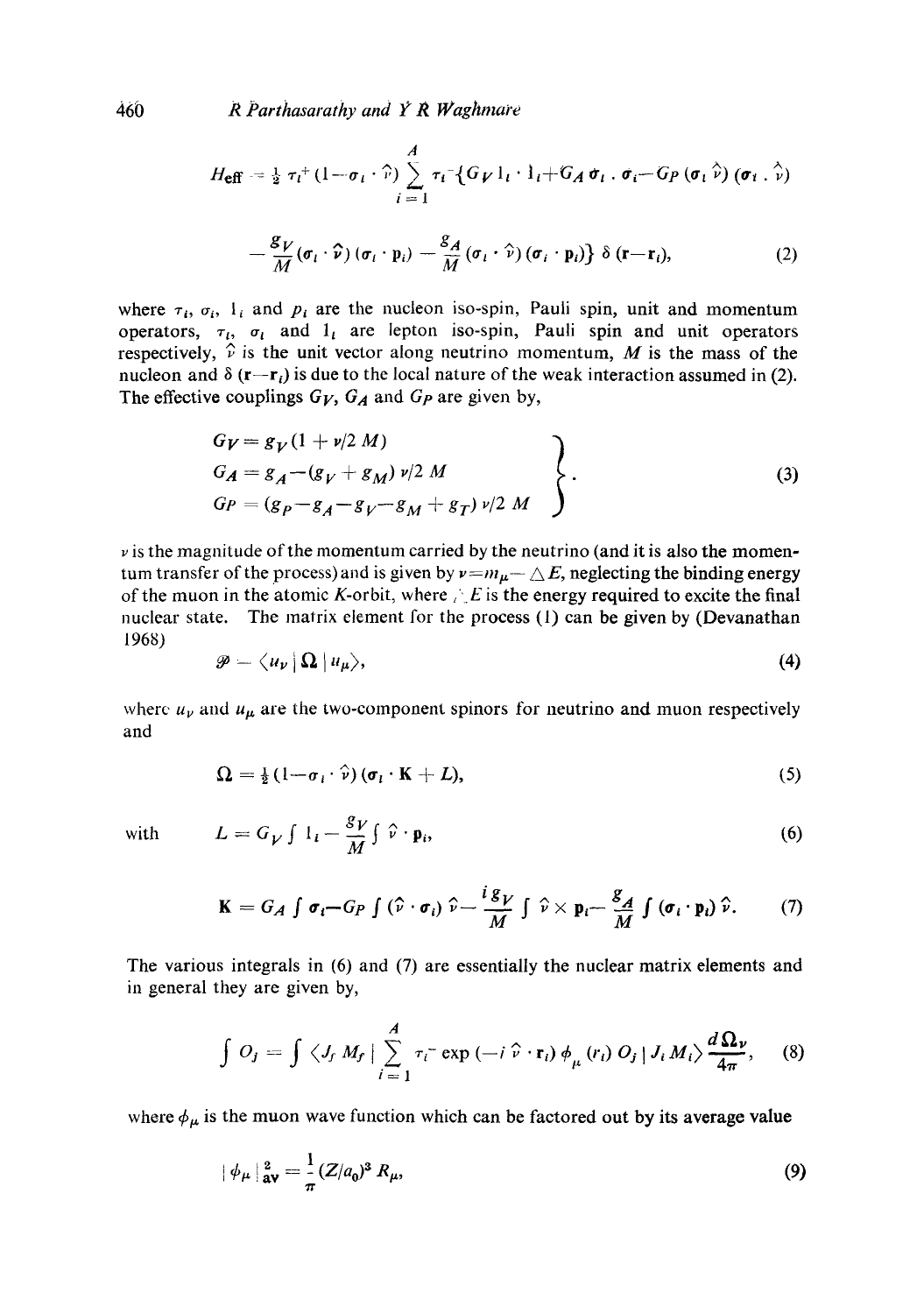with  $a_0$  as the muonic Böhr radius and  $R_\mu$  a correction factor for the finite size of the nucleus given by  $R_{\mu} = (Z_{\text{eff}}/Z)^3$  where  $Z_{\text{eff}}$  is the effective nuclear charge as seen by the muon. For <sup>12</sup>C,  $R_{\mu} = 0.86$ . The nuclear matrix elements can be evaluated using the standard angular momentum algebra.

#### *2.1. Partial much capture rate*

The expressions for the partial transition rate can be obtained by squaring  $\mathcal P$  and summing and averaging over the lepton spin states. Then

$$
\lambda = \frac{\nu^2}{2\pi} \vert \mathcal{P} \vert^2 \rho,
$$

where  $\rho$  is the density of final states. As far as the transition to <sup>12</sup>B (1<sup>+</sup>; g.s) is concerned, (an allowed Gamow-Teller;  $\triangle J = 1$  and  $\triangle \pi = N_o$ ) the nuclear matrix element, (Fermi type)  $\int 1_i = 0$  and so the partial muon capture rate, becomes,

$$
\lambda(1^+) = \frac{\nu^2}{2\pi} \left[ \phi_\mu \vert_{\text{av.}}^2 G^2 \{ G_A^2 \vert \int \sigma_i \vert^2 + (G_P^2 - 2G_P G_A) \vert \int \hat{\nu} \cdot \sigma_i \vert^2 \right]
$$
  
+2(G\_P - G\_A) \frac{g\_A}{M} R.P. [( \int \hat{\nu} \cdot \sigma\_i) (\int \sigma\_i \cdot \mathbf{p}\_i)^2 ]  
+2G\_A \frac{g\_\nu}{M} R.P. [i \int \sigma\_i \cdot (\int \hat{\nu} \times \mathbf{P}\_i)^2 ]}, \qquad (10)

where R.P. means the real part. To convert the capture rate from  $\hbar = c = m_{\mu} = 1$  to CGS units, equation (10) must be divided by  $\hbar/m_{\mu}c^2 = 6.22 \times 10^{-24}$  sec. The various nuclear matrix elements in (10) have been evaluated by Devanathan *et al* (1972) and expressed in terms of angular momentum coefficients and radial integrals. The terms in (10) which do not contain the nucleon momentum operator are known to give the dominant contribution (about  $92\%$ ) and they involve the radial integral,

$$
\int R_{1p}(r) \, j_l(vr) R_{1p}(r) r^2 dr,\tag{11}
$$

which will get modified by the use of UMOA wave functions. The mometumdependent terms are known to contribute not appreciably to capture rate and these are evaluated using the pure shell model and added to the dominant contribution. The capture rate can be studied for various values of  $(g_p+g_\tau)$  and the numerical results are given in § 4.

#### 2.2. *Recoil nuclear polarisation*

It has been found experimentally (Garwin *et al* 1957; Possoz *et al* 1977) that the muon, after very many cascades, when reaches the atomic K-orbit, possesses a residual polarisation of  $15-20\%$  at the time of capture by the nuclear protons. This residual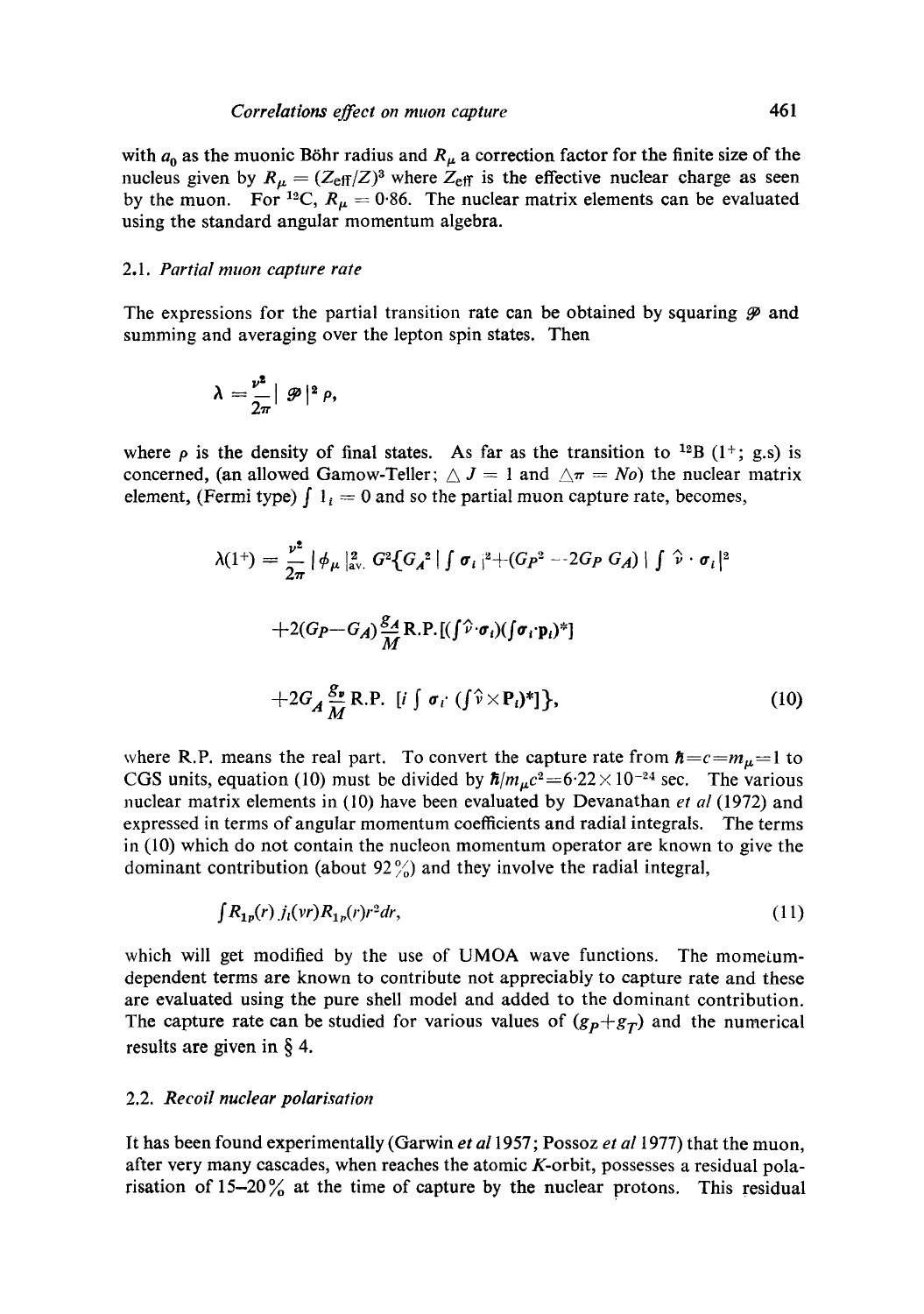## 462 *R Parthasarathy and Y R Waghmare*

polarisation of the muon although does not affect the capture rate, causes the well-known parity violating effects like asymmetry in the angular distribution of recoil nucleus, polarisation of the recoil nucleus and the asymmetry in the angular distribution and the polarisation of neutrons emitted (Devanathan and Rose 1967). It seems that of these parity violating effects only the recoil polarisation has been accurately measured, while the other observables involve large experimental uncertainties. The recoil polarisation of  $^{12}B(1^{+}; g.s)$  has been measured by Louvain and Louvain-Saclay-ETH group (Possoz *et al* 1974, 1977) by observing the beta decay of  ${}^{12}B(1+; g.s)$ . The theoretical study of  $^{12}B(1^+; g.s)$  recoil polarisation has been carried out in a systematic way by Devanathan et al 1972, Parthasarathy and Sridhar (1979) and we give only the relevant expressions here.

Considering a nuclear transition from  $|J_iM_i\rangle$  to  $|J_fM_f\rangle$ , the spin orientation of the final nucleus can be studied by constructing the density matrix  $\rho_f$  of the final nucleus in its spin space. The spin orientation of  $|J_f M_f\rangle$  can be conveniently represented by a set of tensor operators  $T_k^{\mu}$  (rank K and projection  $\mu$ ) whose average expectation value can be given by

$$
\langle T_k^{\mu} \rangle = \text{Tr} \left[ T_k^{\mu} \rho_f \right] / \text{Tr} \rho_f. \tag{12}
$$

These tensor operators are defined in the spin space of the final nucleus and obey the normalisation condition,

$$
\operatorname{Tr} [T_k^{\mu \dagger} T_{k'}^{\mu}] = (2J_f + 1) \delta_{kk'} \delta_{\mu \mu'}.
$$

For unoriented initial nucleus and the transition operator

$$
t=\sum_{\lambda, m\lambda}t\frac{m\lambda}{\lambda}
$$

it has been shown by Devanathan *et al* (1972) that,

$$
\mathrm{Tr}[T_k^{\mu} \rho_f] = \frac{1}{2J_i + 1} \sum_{\lambda \lambda'} \sum_{m_{\lambda} m_{\lambda'}} C(\lambda \lambda' K; m_{\lambda} - m_{\lambda'} - \mu) W(\lambda J_i K J_f; J_f \lambda') \frac{[J_f]^3}{[K]}
$$

$$
(-1)^{\lambda-m}\lambda \langle J_f \| T_k \| J_f \rangle \langle J_f \| O_\lambda \| J_i \rangle \langle J_f \| O_{\lambda'} \| J_i \rangle^*, \qquad (13)
$$

and  $Tr \rho_f$  can be obtained from (13) by putting  $K=0$ . In the case of muon capture process, the transition operator  $t$  will be a sum of various terms in (5) to (8) and  $Tr[T_k^{\mu} \rho_f]$  can be evaluated using the standard angular momentum techniques. It is to be noted here that in this case as the muons are polarised, one must use the projection operator for the muons in finding  $|\mathcal{P}|^2$  i.e.

$$
\oint |\mathcal{P}|^2 = \frac{1}{2} \text{Tr} \left[ \Omega (1 + \sigma_l \cdot \mathbf{P}_\mu) \Omega^\dagger \right]. \tag{14}
$$

The resulting expressions for  $Tr[T_k^{\mu} \rho_f]$  are complicated. However, when an integration over neutrino direction is carried out, one obtains  $\delta_{k1}$  i.e. only vector polarisation for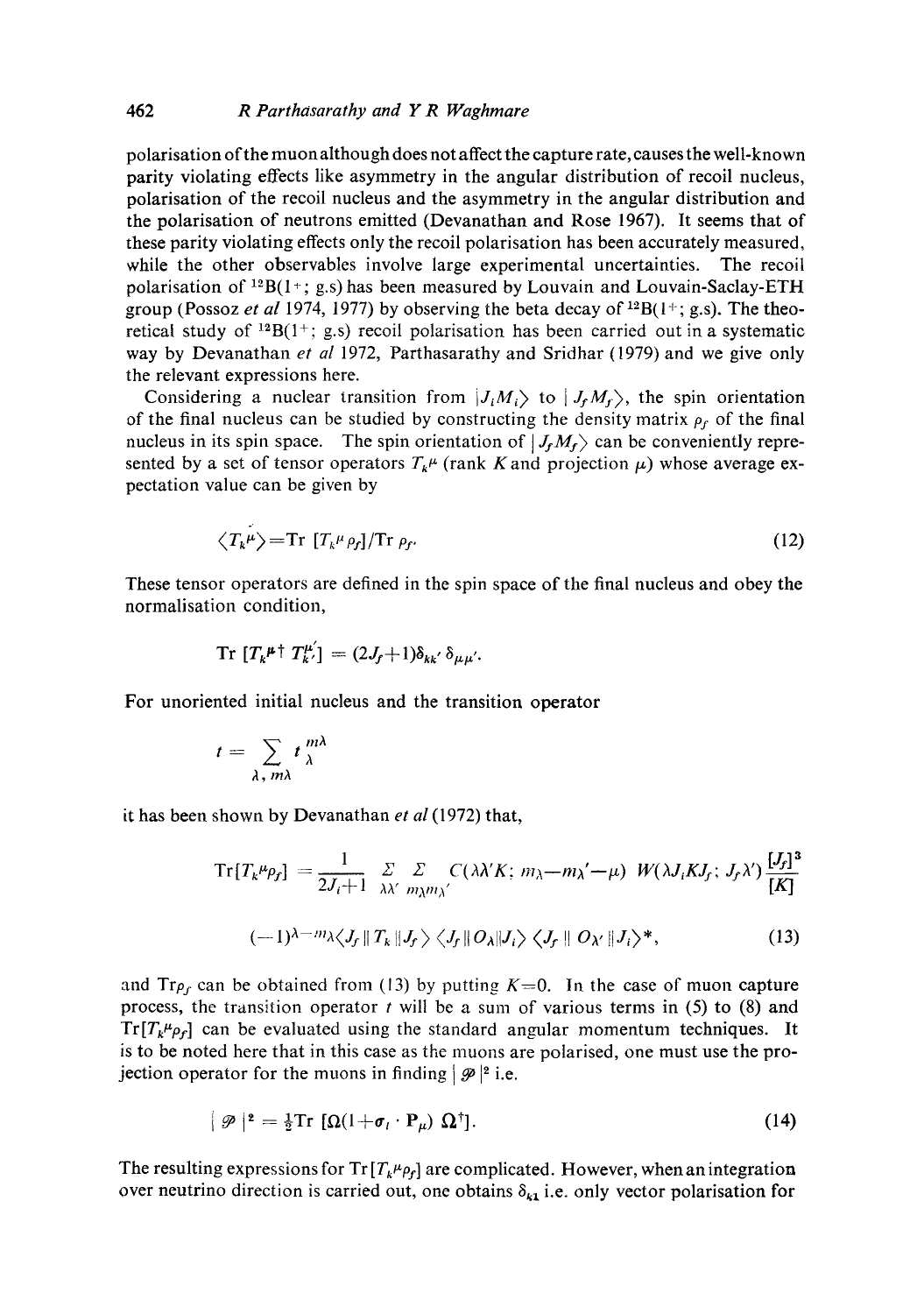the recoil nucleus can occur. Further choosing  $P_{\mu}$  along z-axis, it can be shown that for  $^{12}B(1 + ; g.s)$ ,

$$
\langle T_1^0 \rangle = A/B,\tag{15}
$$

where  $A = [-iG_A^2 \int \sigma_i \times (\int \sigma_i)^* - 2G_A G_P i] \hat{v} \times \sigma_i (\int \hat{v} \cdot \sigma_i)^*$ 

$$
-2G_A \frac{g_A}{M} \text{ R.P. } \{i\} \hat{v} \times \sigma_i(\{\sigma_i \cdot \mathbf{p}_i)^*\} + 2G_A \frac{g_V}{M} \text{ R.P. } \{\{\sigma_i(\{\hat{v} \cdot \mathbf{p}_i)^*\} + 2G_P - G_A\} \frac{g_V}{M} \text{ R.P. } \{i\} \cdot \sigma_i(\{\mathbf{p}_i)^*\} \cdot \mathbf{P}_\mu
$$
\n(16)

and B is given by  $\{ \ldots \}$  part of (10). The <sup>12</sup>B(1+; g.s) recoil polarisation is then given by

$$
\mathbf{P}_N = \sqrt{\frac{2}{3}} \langle T_1^0 \rangle \mathbf{P}_{\mu}.
$$
 (17)

The recoil polarisation  $P_N$  to a large extent, is seen to be free from the nuclear model uncertainties. The reason for this is that if we neglect nucleon momentum dependent terms and consider only S-wave neutrino, then the nuclear matrix elements in  $\vec{A}$  and  $\vec{B}$ exactly cancel each other, leaving,

$$
\mathbf{P}_N = [(2G_A^2 - \frac{4}{3}G_A G_P)/3G_A^2 + G_P^2 - 2G_P G_A)]\mathbf{P}_\mu \approx 0.61\mathbf{P}_\mu,
$$

for  $(g_p+g_T)=7.5g_A$ . As the nucleon momentum dependent terms and the higher partial waves for neutrino ( $l=2$ ) are expected to contribute very little,  $P_N$  is nearly free from the nuclear model uncertainties. In our calculation we compare the values of  $P_N$  obtained with pure shell model and UMOA wave functions which contain the effect of short range correlations and then obtain a value for  $(g_P + g_T)$  by comparing with the experimental data. This is complementary to the early study of Devanathan *et al* (1972) where the results are computed and compared for Independent Particle Model (IPM) and general 1P-shell wave functions and that of Parthasarathy and Sridhar (1979) wherein a comparison is made among the results of IPM, particlehole models of Gillet-Vinhmau, Donnelly and Walker in  $2\hbar\omega$  shell model space.

#### 2.3. *Total muon capture rate*

This is defined to be the sum of all partial transition rates to the energetically possible levels of the final nucleus and so is given by

$$
\Lambda_T = \frac{|\phi_\mu|^2}{2\pi} G^2 \sum_b v_{ab}^2 \left[G_v^2 \mid \int 1_i \mid^2 + G_A^2 \mid \int \sigma_i \mid^2 \right]
$$
  
+ 
$$
(G_P - 2G_A G_P) \mid \int \hat{v} \cdot \sigma_i \mid^2] + \Lambda', \qquad (18)
$$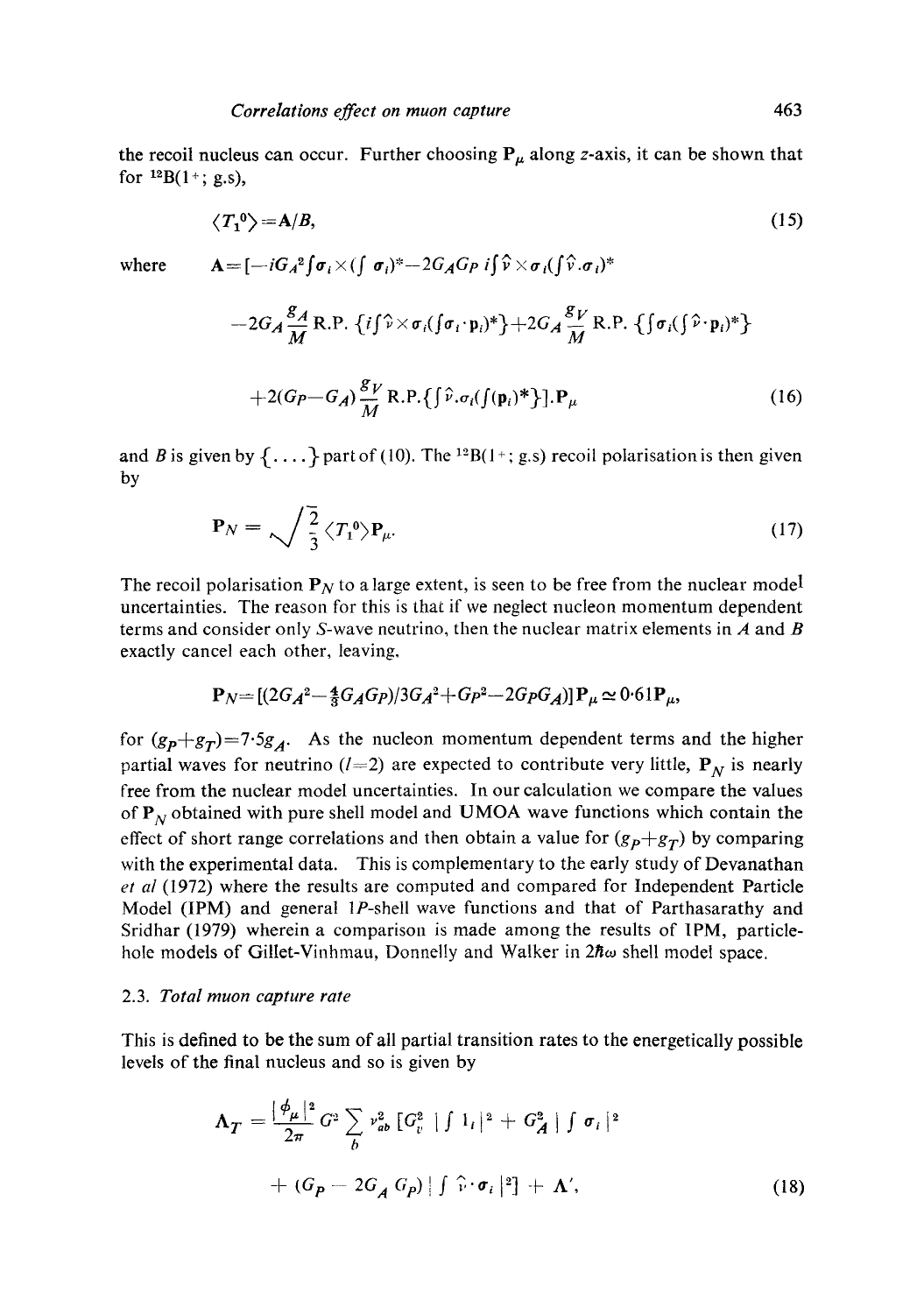where  $\Lambda'$  is the contribution due to the nucleon-momentum dependent terms, a is the initial and b the final nuclear levels. The sum over b cannot be evaluated in all its absoluteness. We adopt here the following simplifying assumptions which are justifiable under some conditions which are also discussed.

(i) The quantity  $v_{ab} = m_{\mu} - E_a + E_b = m_{\mu} - \Delta E_b$  can be replaced by  $m_{\mu} - \Delta E$  independent of the final nuclear state. It has been realised by Foldy and Walecka (1964) that nearly 90 $\%$  of the total capture is due to the partial transition to the giant dipole state and so  $\Delta E$  could be a representative value for the narrow band of energies where the giant dipole strength is concentrated. For  $^{12}C$ , the giant dipole state lies at 22.6 MeV and so  $\hat{v}$  could be 80-82 MeV. One can also interpret  $\tilde{v}$  to be a parameter to fit the data.

(ii) The levels  $b$  of the final nucleus are assumed to form a complete set, so that  $\langle b|b\rangle \langle b|=1.$ 

b (iii) The operators appearing in  $\int l_i$ ,  $\int \sigma_i$  and  $\int \gamma_i \cdot \sigma_i$  can be identified with the generators of the Wigner supermultiplet and the consequence of this identification (Foldy and Walecka 1964) is,

$$
\sum_{b} | \int 1_{i} |^{2} = 3^{-1} \sum_{b} | \int \sigma_{i} |^{2} = \sum_{b} | \int \hat{\nu} \cdot \sigma_{i} |^{2}.
$$

This property has been examined by Rho (1965), Walker (1966) and Barrett (1967) using particle-hole formalism and they conclude that this is valid within a deviation of 20% for closed shell nuclei. It has been pointed out by Christillen *et al* (1973) that the effects of assuming supermultiplet symmetry and neglecting  $\Lambda'$ , nearly cancel each other.

Under these assumptions, (18) becomes,

$$
\Lambda_T = \frac{\bar{v}^2}{2\pi} |\phi_{\mu}|^2 G^2 (G_V^2 + 3G_A^2 + G_P^2 - 2G_P G_A) \mathcal{J}, \tag{19}
$$

where

$$
\mathbf{I} = \sum_{i,j} \langle a | \tau_i + \tau_j \text{exp} \left[ i \widehat{\mathbf{v}} \cdot (\mathbf{r}_i - \mathbf{r}_j) \right] | a \rangle
$$

which can be written as

$$
J = Z - Q,\tag{20}
$$

with

$$
Q = -\sum_{i \neq j} \langle a | \tau_i^+ \tau_j^- \exp[i\hat{r}](\mathbf{r}_i - \mathbf{r}_j)] | a \rangle \tag{21}
$$

It is convenient to introduce the quantity  $\Lambda_r$ , the reduced capture rate as

$$
\Lambda_T = \frac{m_{\mu}^2}{2\pi} |\phi_{\mu}|^2 G^2 (G_V^2 + 3 G_A^2 + G_P^2 - 2G_P G_A) Z \Lambda_r,
$$
 (22)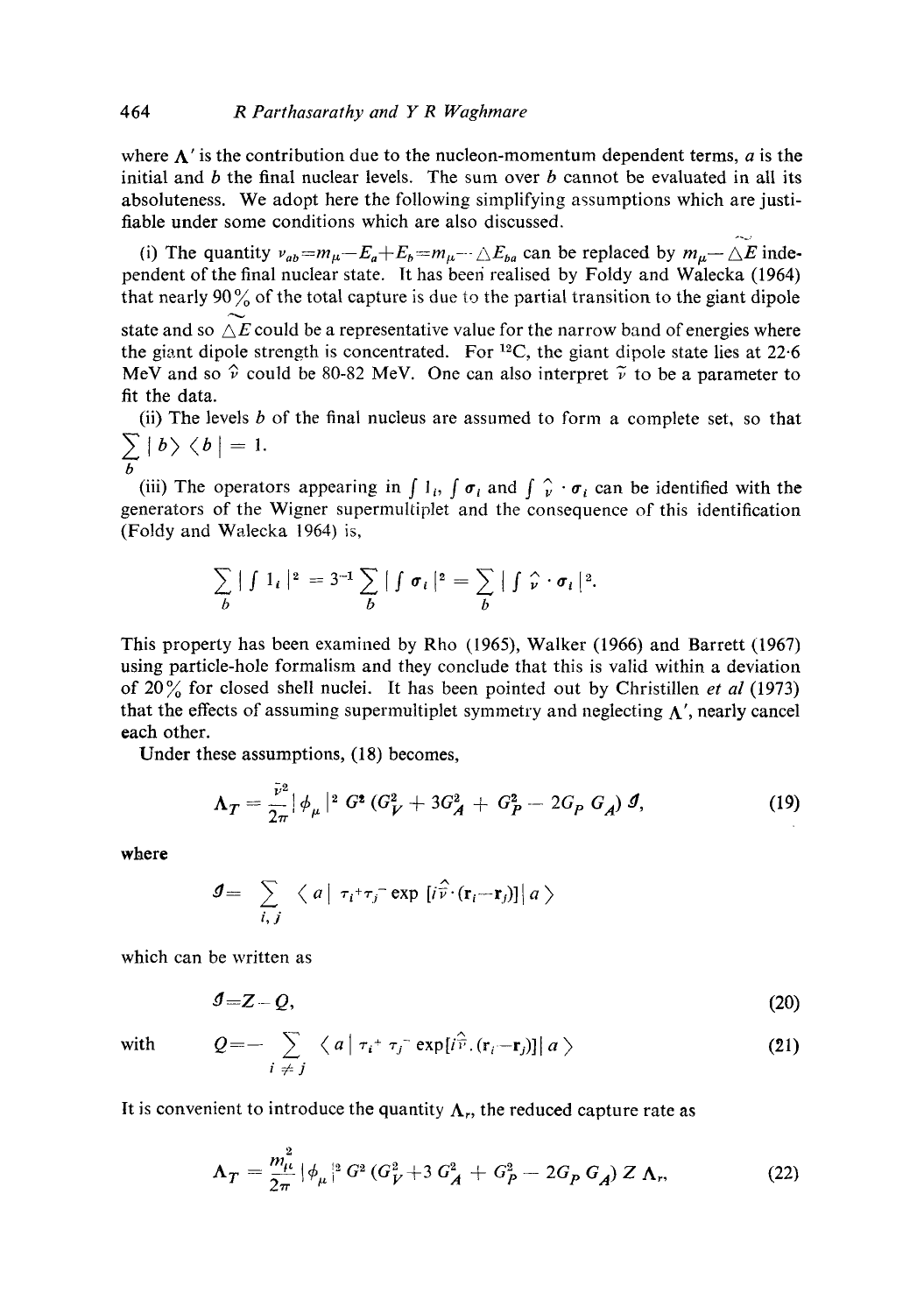and so 
$$
\Lambda_r = (\bar{\nu}/m_\mu)^2 [1-(Q/Z)] \tag{23}
$$

The quantity  $[1-(Q/Z)]$  is known as the Pauli exclusion factor (PEF). Using the identity,

$$
(2l_1+1)^{1/2} (2l_2+1)^{1/2} C(l_1l_2l; 000) = C(j_1j_2l; \frac{1}{2}-\frac{1}{2}0)/W(l_1j_1l_2j_2; \frac{1}{2}l), \quad (24)
$$

and the shell model for the state  $a$ , we obtain,

$$
Q = 2 \sum_{l} \sum_{n, l_1, l_1}^{Z} \sum_{n_2, l_2, l_3}^{N} \left[ \frac{C (j_1 j_2 l; \frac{1}{2} - \frac{1}{2} \cdot 0)}{W (l_1 j_1 l_2 j_2; \frac{1}{2} l)} \right]^2 \times \left[ \int R_{n_2 l_2}(r) j_1 \left( \bar{v} r \right) R_{n_1 l_1}(r) r^2 dr \right]^2, \tag{25}
$$

where the sum over  $n_1l_1j_1(n_2l_2j_2)$  is for all occupied proton (neutron) states. Equation (25) gives,

$$
2e^{-2y}
$$
,  $6e^{-2y}$   $(1+16/27 y^2)$  and  $8e^{-2y}$   $(1+y^2)$  for <sup>4</sup>He, <sup>12</sup>C and <sup>16</sup>O

respectively, with  $y=(b\bar{v}/2)^2$ . In our calculation of the total muon capture rates, we use (25) with the radial integrals evaluated using UMOA wave functions.

## **3. Nuclear models**

In this section, the modified HF formalism using UMOA is briefly reviewed for completeness. It is well known that the realistic nucleon-nucleon potential contains the hard core which causes the serious problem of infinities when the potential is evaluated using harmonic oscillator wave functions in the nuclear structure calculations. Shakin and Waghmare (1966) and Shakin *et al* (1967) have developed a method known as the unitary model operator approach (UMOA) which facilitates one to carry out the variational calculation with a realistic nucleon-nucleon potential which may contain the hard core. The philosophy of this approach is to introduce an 'unitary operator ' exp *(iS)* which when operated on uncorrelated many-body wave function introduces strong short range correlations in that wave function such that the short range part of the nucleon-nucleon potential which does contain the hard core, induces no energy shift in the correlated wave function with respect to the uncorrelated counter part. This results in the appearance of only the long range part in effective Hamiltonian used in structure calculations.

The nuclear Hamiltonian in the second quantisation form can be written as,

$$
H = \sum_{\alpha\beta} a_{\alpha}^{\dagger} \langle \alpha | t | \beta \rangle a_{\beta} + \frac{1}{2} \sum_{\alpha\beta\gamma\delta} a_{\alpha}^{\dagger} a_{\beta}^{\dagger} a_{\delta} a_{\gamma} \langle \alpha\beta | V_{12} | \gamma\delta \rangle (26)
$$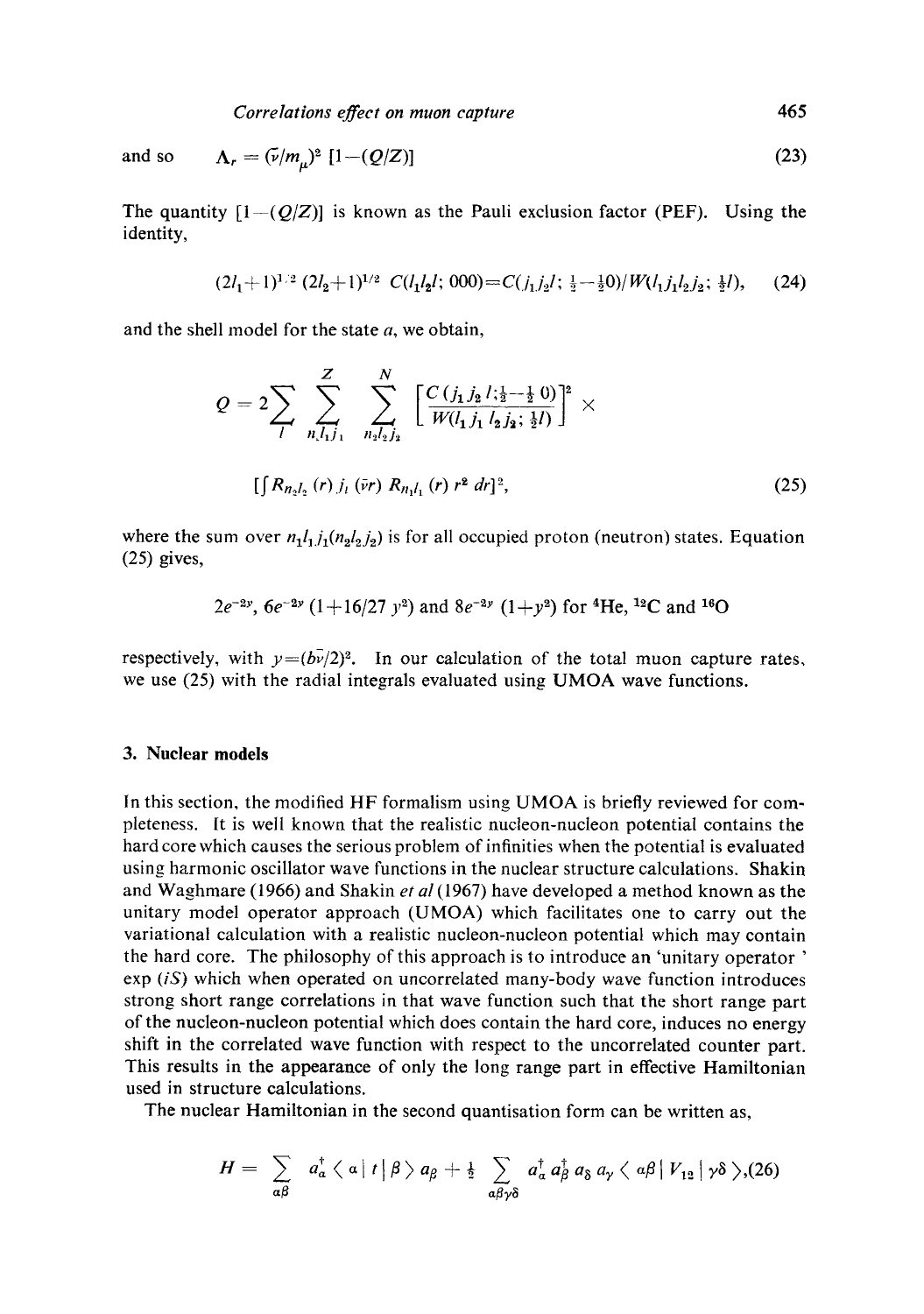where t is the one-body kinetic energy operator and  $V_{12}$  the two-nucleon potential which may contain the hard core. From  $H$ , an effective Hamiltonian can be obtained as

$$
H_{\text{eff}} = \exp(-iS) H \exp (iS), \qquad (27)
$$

where  $\exp(iS)$  is the unitary model operator (Villars 1963; Da Providencia and Shakin 1964) spanning the two-particle space and induces strong short range correlations in the uncorrelated wave function used in (26) as,

$$
\psi_{\rm C}(\mathbf{r}_1,\ldots,\mathbf{r}_n)=\exp(iS)\,\phi_{\rm U.C}(\mathbf{r}_1,\ldots,\mathbf{r}_n),\tag{28}
$$

where the subscript c and u.c. refer to correlated and uncorrelated respectively. The unitary transformation in (27) can be expanded in terms of one-body, two-body, etc. clusters. The clusters of order greater than two can be neglected for the sufficiently short range nature of the correlations induced by S. As a result,

$$
H_{eff} = \sum_{\alpha\beta} a_{\alpha}{}^{\dagger} \langle \alpha | t | \beta \rangle a_{\beta} + \frac{1}{2} \sum_{\alpha\beta\gamma\delta} a_{\alpha}{}^{\dagger} a_{\beta}{}^{\dagger} \langle \alpha \beta | \exp(-iS)(t_1 + t_2 + V_{12}) \exp(iS)
$$

$$
- (t_1 + t_2) | \gamma \delta \rangle a_{\delta} a_{\gamma}
$$
(29)

where  $t_1$  and  $t_2$  are the kinetic energies of particles 1 and 2 and the kets  $| \alpha \beta \rangle$  and  $| \gamma \delta \rangle$ are the uncorrelated wave functions. Using (28) and adding the harmonic oscillator potentials  $U_i$  for the particles 1 and 2, (29) becomes,

$$
H_{eff} = \sum_{\alpha, \beta} a_{\alpha}^{-t} \langle \alpha | t | \beta \rangle a_{\beta} + \frac{1}{2} \sum_{\alpha \beta \gamma \delta} [a_{\alpha}^{\dagger} a_{\beta}^{\dagger} \langle \psi_c | t_1 + t_2 + U_1 + U_2 + V_{12} | \psi_c \rangle a_{\delta} a_{\gamma} - a_{\alpha}^{\dagger} a_{\beta}^{\dagger} \langle \alpha \beta | t_1 + t_2 + u_1 + u_2 | \gamma \delta \rangle a_{\delta} a_{\gamma}].
$$
 (30)

The terms in (30) containing  $U_i$ 's represent the dispersive effect of the nuclear medium and for short range correlations, this has a small effect on the matrix elements of  $H_{\text{eff}}$ . The potential  $V_{12}$  is separated into  $v_{12}$  diagonal (*l*=*l'*) part and  $V_T$  off-diagonal (*l*<sub>1</sub>  $\neq$  *l'*) part which receives contributions only from the tensor force. The diagonal part is now separated into long range part  $v'_{1,2}$  and short range part  $v_{12}^s$  such that  $v_{12}^s$  satisfies,

$$
(t_1 + t_2 + u_1 + u_2 + v_{12}^s) \psi_{kl} = (\epsilon_k + \epsilon_l) \psi_{kl}, \qquad (31)
$$

$$
(t_1 + t_2) + u_1 + u_2 \phi_{kl} = (\epsilon_k + \epsilon_l) \phi_{kl}.
$$
 (32)

Thus,  $v_{12}^s$  induces no energy shift in  $\psi_{kl}$  with respect to  $\phi_{kl}$ . The solution of (31) and (32) give the distance at which the separation of  $v_{12}$  into  $v_{12}^1$  and  $v_{12}^s$  is made. For some particular states wherein  $v_{12}$  is completely repulsive, a short range psuedopotential  $V_p$  is introduced as

$$
V_{12} = v_{12}^s + V_p + v_{12}^l - V_p
$$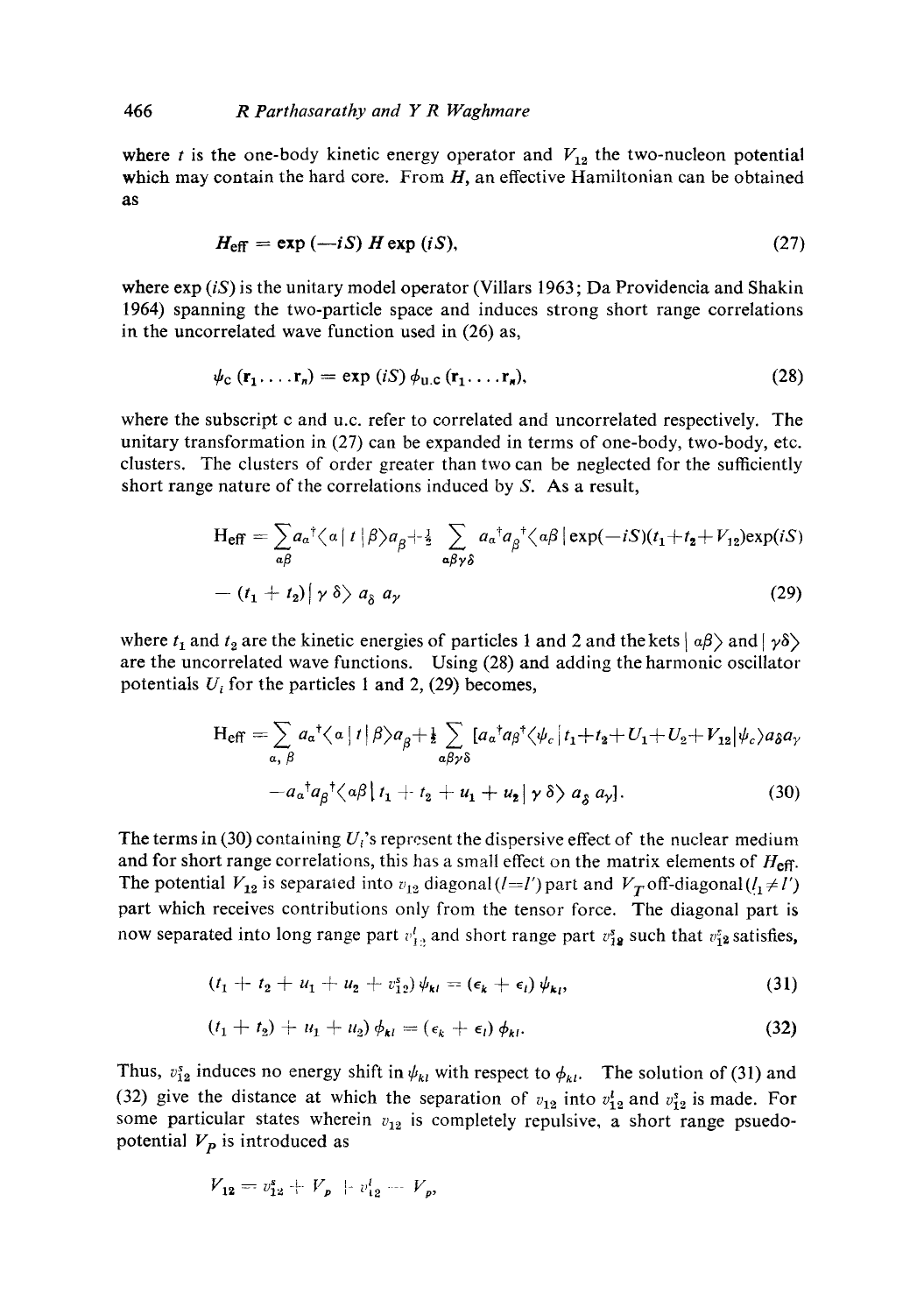to carry out the separation. Substituting (31) and (32) in (30), one finds

$$
H_{\text{eff}} = \sum_{a\beta} \langle a | t | \beta \rangle a_{a}^{\dagger} a_{\beta} + \frac{1}{2} \sum_{a\beta\gamma\delta} a_{a}^{\dagger} a_{\beta}^{\dagger} a_{\delta} a_{\gamma} \langle \psi_{c}(a\beta) | v_{12}^{l} - V_{P} + V_{T}^{OD}
$$
  
+  $V_{T}^{OD}(Q/e) V_{T}^{OD} + V_{P}(Q/e) V_{P} |\psi_{c}(\gamma\delta) \rangle,$  (33)

where the second order terms in  $v_T^{OD}$  and  $V_p$  are included; Q is the Pauli operator and  $e$  is the energy denominator. This prescription can be applied to any singular or non-singular interaction. Shakin *et al* (1967) have evaluated the matrix elements of the Yale potential for various states of relative angular momentum. In order to keep the separation distance constant and to deal with those states of relative motion where the interaction is completely repulsive, the pseudopotential  $V_p$  is taken to be an attractive square-well type. Calculations were made by Kakkar (1969) and Kakkar and Waghmare (1970) using the above prescription for some light nuclei including  $12^{\circ}$ C and  $16^{\circ}$ O. She has also made HF calculations for these nuclei using the Sussex matrix elements. In our present study we use the results of both these calculations. In carrying out the self-consistent variational calculation, the HF single-particle wave functions are expanded in terms of the complete set of orthonormal functions which are chosen to be the harmonic oscillator type. The expansion coefficients are varied to obtain the energy minimum. The details can be found in Kakkar (1969).

$$
\psi_{nlj} = \sum_{n'=1}^{N} C_{n'}^{\mathfrak{n}} \phi_{n'lj}.
$$
\n(34)

The coefficients  $C_{n'}^{\prime\prime}$  for <sup>12</sup>C are given in table 1.

The matrix element of one-body transition operator between the UMOA singleparticle wave functions then have the form,

$$
M.E. = \langle \psi_{UMOA}^n \mid 0 \mid \psi_{UMOA}^n \rangle
$$
  
= 
$$
\sum_{n', n''} C_{n''}^n C_{n''}^n \langle \phi_{n'ij} \mid 0 \mid \phi_{n''jj} \rangle.
$$
 (35)

**Table 1.** Expansion coefficients  $C_{n'}^n$  in equation (36) from Kakkar (1969) for <sup>12</sup>C. The upper and lower numbers are the results of the use of Yale and Sussex interaction matrix elements, respectively  $b = 2.09$  fm.

|           | $n \mid n'$ | Neutron          |                  | Proton           |                  |                  |                  |
|-----------|-------------|------------------|------------------|------------------|------------------|------------------|------------------|
|           |             |                  | 2                | 3                |                  | 2                | 3                |
| $S_{1/2}$ |             | 0.9357<br>0.9397 | 0.3140<br>0.3139 | 0.1605<br>0.1359 | 0.9379<br>0.9422 | 0.3083<br>0.3075 | 0.1594<br>0.1330 |
| $p_{3/2}$ |             | 0.9672<br>0.9647 | 0.1215<br>0.2140 | 0.2233<br>0.1532 | 0.9685<br>0.9688 | 0.0844<br>0.1954 | 0.2344<br>0.1525 |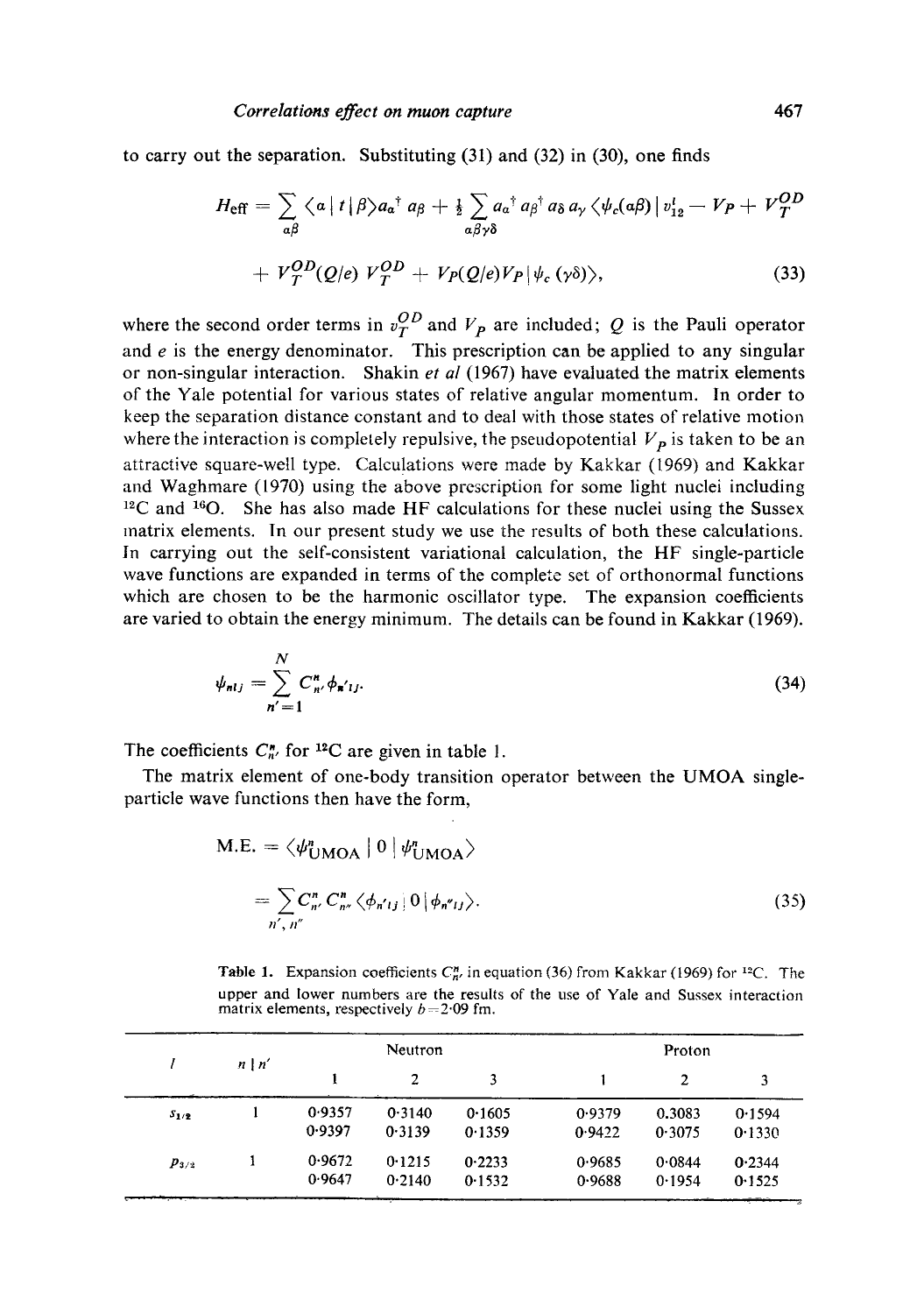This will be used in total muon capture rate calculations. For partial muon capture rate the final state being  $^{12}B(1^+; g.s)$ , the UMOA wave functions are used only for  $^{12}$ C, the initial state. As a result, in this case the matrix element will be of the type,

$$
\text{M.E.} = \sum C_{n''}^n \langle \phi_{nlj} | 0 | \phi_{n''lj} \rangle. \tag{36}
$$

The <sup>12</sup>B(1<sup>+</sup> g.s.) can be described either by pure shell model or by the general 1p-shell wave functions of Cohen-Kurath (1965). The numerical results are discussed in the next section. It is to be noted here that the use of UMOA wave functions affect only the radial integrals, the angular momentum part of the matrix element remain unchanged.

#### **4. Numerical results and discussion**

Equations (10), (15) to (17), (23) and (27) for partial capture rate, recoil polarisation and total capture rate respectively, along with (35) and (36) form the basis of our calculations. In partial capture rate calculations, the nucleon momentumdependent terms are evaluated in IPM and using the wave functions of Cohen-Kurath (1964).

## 4.1. *Partial capture rate*  $\lambda(1^+)$

The numerical results for  $\lambda(1^+)$  are summarised in table 2, along with the configuration mixing factor  $\xi$ , for various nuclear models for <sup>12</sup>C and <sup>12</sup>B. From this table, it is seen that the use of UMOA wave function for <sup>12</sup>C decreases  $\lambda(1^+)$  by about  $15\frac{9}{10}$ . The results for Yale and Sussex interaction matrix elements differ only by  $5\%$  although their detailed structure is quite different. Describing  ${}^{12}B(1^+; g.s)$  by the general lp-shell wave functions of Cohen-Kurath, as tabulated by Hirooka *et al* (1968), we find with UMOA description of <sup>12</sup>C, only the configuration  $\langle (1p_{1/2})^1 (1p_{1/2})^7 : J = T = 1 \rangle$ of  $^{12}B(1^+; g.s)$  contributes due to the properties of c.f.p. coefficients. The use of general 1p-shell have function for <sup>1:2</sup>B, along with the UMOA description of <sup>12</sup>C, decreases  $\lambda(1^+)$  from the IPM value by about 43%. The 'configuration mixing

**Table 2.** Partial muon capture rate  $\lambda(1^+)$  units of  $10^3$  sec<sup>-1</sup>. IPM represents the pure independent particle model with  $b=1.64$  fm. Yale and Sussex for <sup>12</sup>C represent the use of equation (36) for the *p*-shell radial wave function with the expansion co-<br>efficients given in table 1. CK for <sup>12</sup>B represents the use of general 1 *p*-shell wave function of Cohen-Kurath for the ground state of <sup>12</sup>B. The uncertainties in  $\xi$  are due to the experimental uncertainties in  $\lambda(1^+)$ .

| Nuclear models |            |               | ξ             |  |
|----------------|------------|---------------|---------------|--|
| 12C            | 12R        | $\lambda(1+)$ |               |  |
| <b>IPM</b>     | <b>IPM</b> | 35·11         | $2.38 + 0.06$ |  |
| Yale           | <b>IPM</b> | 29.26         | $2.17 + 0.06$ |  |
| <b>Sussex</b>  | <b>IPM</b> | 30.67         | $2.22 + 0.06$ |  |
| Yale           | CK.        | 19.38         | $1.77 + 0.04$ |  |
| <b>Sussex</b>  | CК         | $20 - 38$     | $1.82 + 0.04$ |  |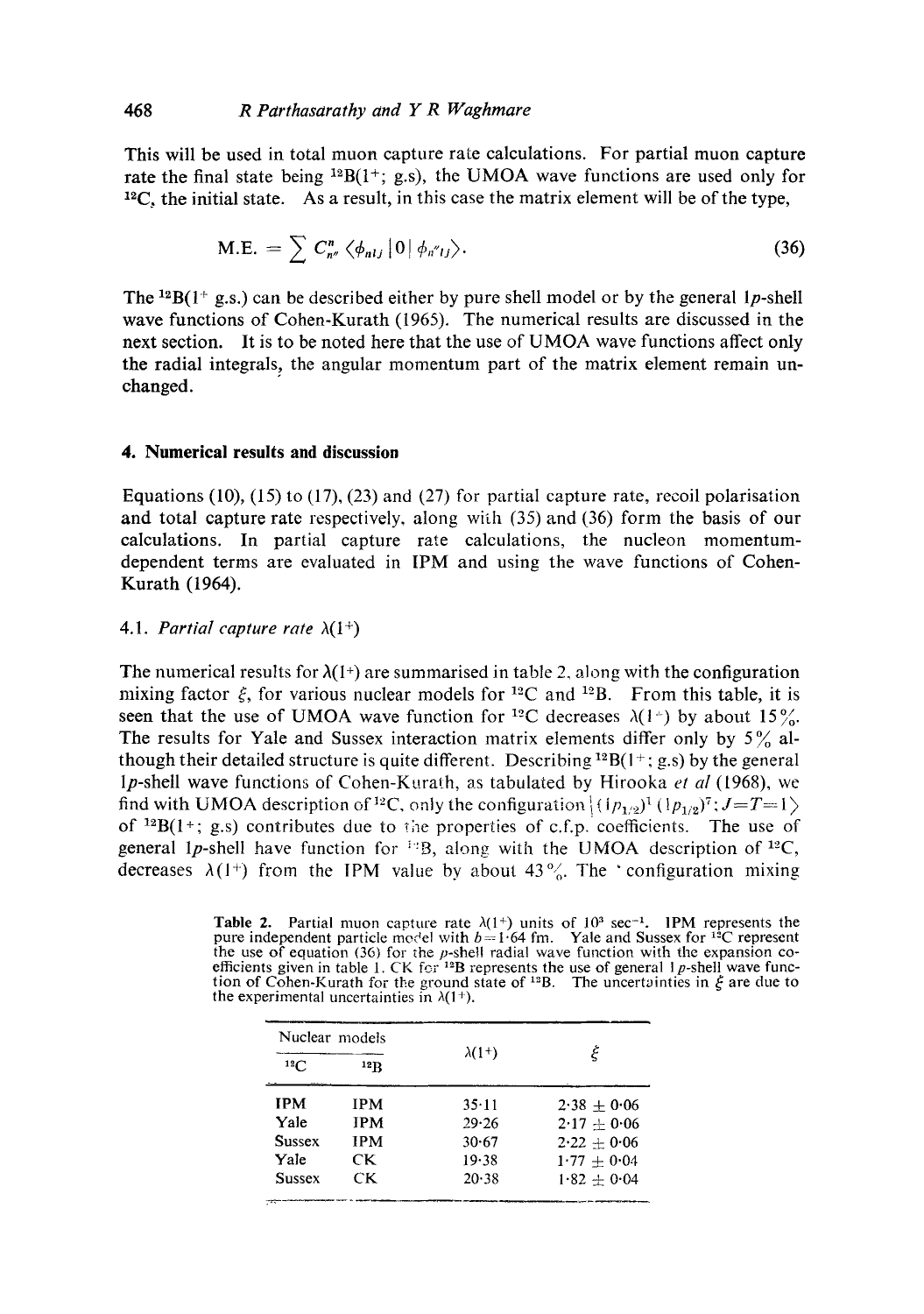factor '  $\zeta$  is found to be 2.38+0.06 when IPM is used for <sup>12</sup>C and <sup>12</sup>B which agrees with that of Donnelly and Walecka (1972). However, with <sup>12</sup>B described by the general 1p-shell wave function and <sup>12</sup>C by UMOA wave functions,  $\xi$  turns out to be 1.77 $\pm$ 0.04 and 1.82 $\pm$ 0.04 for Yale and Sussex expansion coefficients respectively. With this  $\xi$ , the variation of  $\lambda(1)$  with  $(g_p - g_f)$  is given in figure 1 along with the experimental data of Miller *et al* (1972). Incorporating this value of  $\xi$ , the beta-decay 'ft' value for the process  $^{12}B(1^{\circ}) \rightarrow ^{12}C(0^{\circ}) + e^{-} + \tilde{\nu}_{e}$  is found to be (10925)  $\pm$ 467) sec, and (10985 $\pm$ 518) sec, for Yale and Sussex results which is to be compared with the experimental value  $(11700 \pm 120)$  sec. Thus, with the use of UMOA wave function for <sup>12</sup>C and general lp-shell wave function for <sup>12</sup>B along with the  $\xi$ -factor due to the correlations in the ground state of <sup>12</sup>C, the muon capture rate and beta decay rate are found to be in agreement with the experimental data.

## 4.2.  $^{12}B(1^+; g.s)$  recoil polarisation

The numerical values for the  $^{12}B(1^+; g.s)$  recoil polarisation evaluated in IPM and the UMOA model using the Yale and Sussex interaction matrix elements are given in table 3 along with the earlier results of Devanathan *et al* (1972) using the general lpshell wave functions for both  $^{12}C$  and  $^{12}B$ . From this table, it is clear that recoil polarisation, to a large extent, is insensitive to the choice of the nuclear wave functions.



Figure 1. Variation of partial muon capture rate for the process (1) with  $(g_P/g_T)$ . The dashed portion represents the experimental data of Miller *et al* (1972).

**Table 3.** <sup>12</sup>B(1+) recoil polarisation without momentum-dependent terms. IPM-Yale and Sussex are the same as that in table 2. CK represents the results of Devanathan *et al* (1972) obtained with the general 1p-shell wave functions for <sup>12</sup>C and <sup>12</sup>B.

| $(g_{P+g_{T}})g_{A}$ | IPM    | Yale   | <b>Sussex</b> | CK.    |
|----------------------|--------|--------|---------------|--------|
| 0                    | 0.6543 | 0.6534 | 0.6537        | 0.6560 |
| 7.5                  | 0.5907 | 0.5864 | 0.5882        | 0.5977 |
| 15.0                 | 0.4634 | 0.4580 | 0.4600        | 0.4775 |
| 22.5                 | 0.2813 | 0.2459 | 0.2786        | 0.3041 |
|                      |        |        |               |        |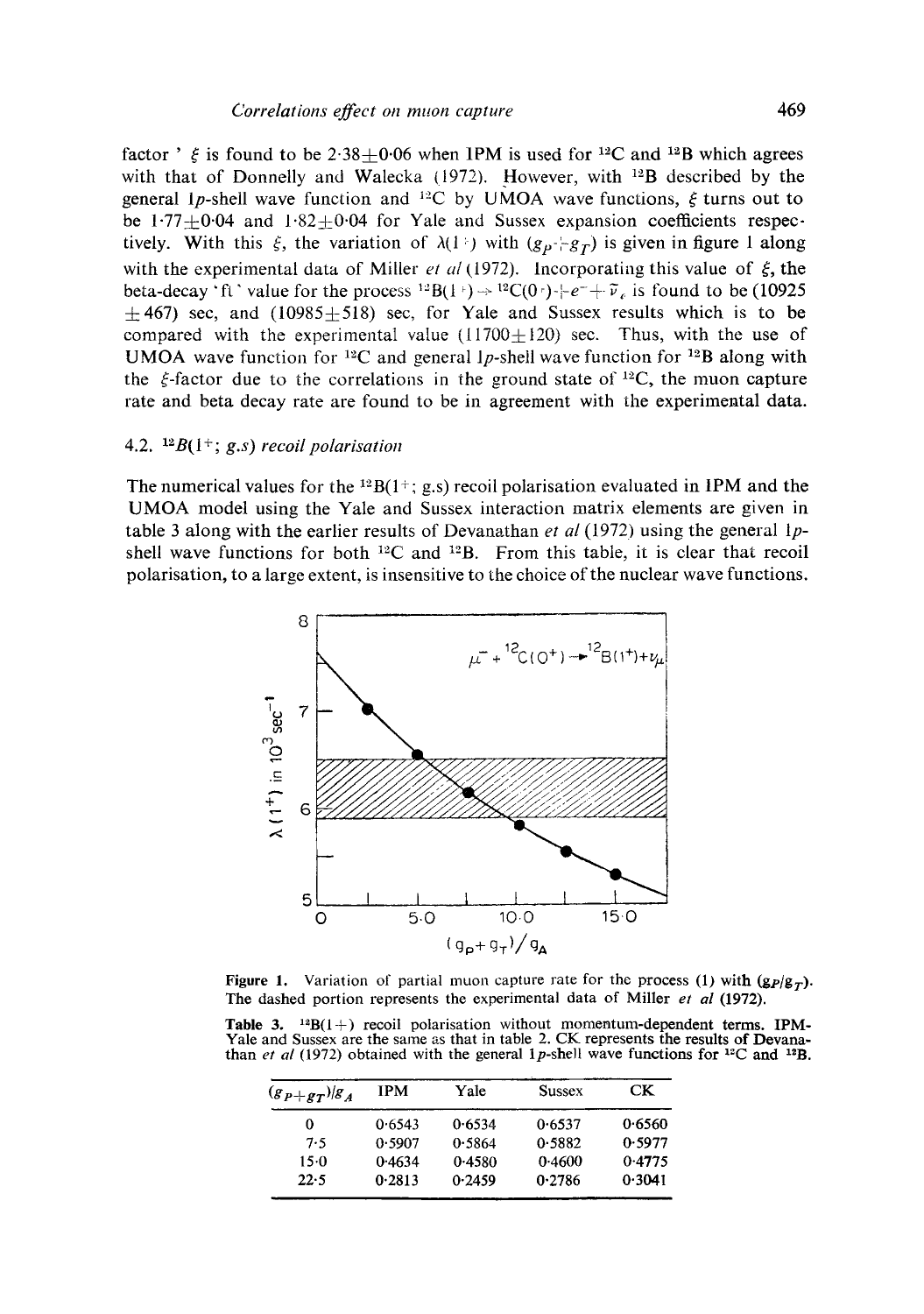However, it is found that as  $(g_p+g_T)$  increases, the insensitivity decreases, reaching a deviation of about  $17\frac{9}{70}$  when  $(g_P + g_T)/g_A$  is 22.5. The results for the UMOA wave functions with Yale and Sussex interaction matrix elements do not differ much and generally Sussex results are slightly higher than the Yale results. Having shown that  $12B(1^+; g.s)$  recoil polarisation is insensitive to the choice of the nuclear wave function, we obtain a value for  $(g_p + g_T)$  by comparing with the experiment of Possoz *et al* (1977) as,

$$
(g_p+g_T) = (14.9 \pm 1.9) g_A.
$$

Recently Parthasarathy and Sridhar (1979) have shown that the corrections to  $P_N$ coming from the gamma decay of the excited states of  $^{12}B$  are very small. Hence this value for  $(g_P+g_T)$  is the best possible value in the process (1). Since the range obtained for  $(g_p+g_T)$  is well within the limit (beyond which the deviation from one model to the other is about 15%), this range is claimed to be free from nuclear models. B using the Goldberger-Treiman value for  $g_p$  which could be the maximum value of  $g_p^y$ in nuclei (Castro and Dominguez 1977) we obtain a range for the second class induced tensor coupling as  $g_T=(7.4\pm1.9)g_A$  in agreement with the calculations of Kubodera *et al* (1977) who find, in impulse approximation  $g_T^{\beta} = (6.2 \pm 1.8)g_A$ .

## 4.3. *Total rnuon capture rate*

The expression for the total capture rate as given in  $\S 2.3$  involves the ground state wave function of  $^{12}C$  only. Our motivation here is to examine how far the UMOA wave functions are successful in predicting the total muon capture rate. It is shown in  $\S$  2.3 that three approximations have been used in obtaining the closed expression for the total capture rate, each one of which requires a detailed examination which is beyond the scope of the present work. However, we examine them briefly. The first approximation of replacing  $v_{ab}$  by an average value  $\bar{\nu}$  can be justified by the observation (Foldy and Walecka 1964) that most of the dominant transition proceeds to the narrow region of giant dipole states and  $\bar{\nu}$  can be very nearly given by  $(m_{\mu} E_{GDR}$ ). The second approximation of using the closure property for the excited states of the final nucleus greatly simplifies the problem as otherwise ene has to physically carry out the sum which again depends upon the model chosen. The calculations of Luyten *et al* (1963) using shell model gives disagreement with the experiment when the closure property is not used. The third approximation of using Wigner's supermultiplet symmetry is found to be valid upto an uncertainty of  $20\%$ for doubly closed shell nucleus (Rho 1965; Walker 1966). In table 4 we give the results of the reduced capture rates as defined in  $(22)$  and  $(23)$ , for <sup>16</sup>O using the UMOA wave functions and the expansion coefficients of Kakkar (1969) for Sussex interaction. From this table we find that for  $b=2.09$  fm (which is the value used in the UMOA calculations of Kakkar) and with  $\bar{\nu}$ =80 MeV, the agreement with the experiment for  $\Lambda_r$  is satisfactory. This is to be compared with the pure shell model calculation of Bell and Llewellyn-Smith (1972) under the same approximations who find for  $b=1.76$  fm,  $\bar{\nu}=80$  MeV,  $\Lambda_r=0.122$ . Thus the UMOA wave functions represent an improvement over the shell model wave functions. In table 5, the results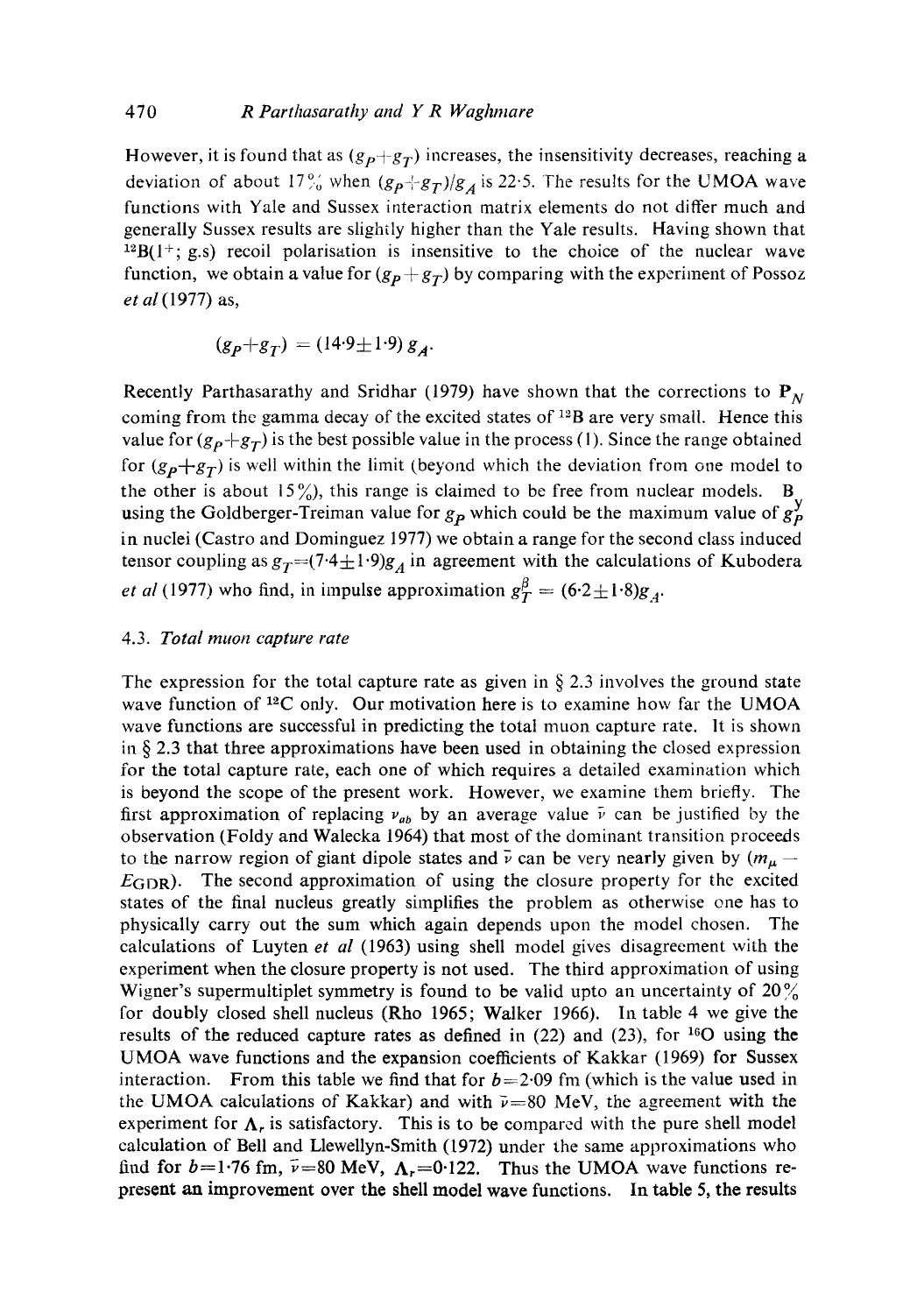| ν<br>MeV | <b>Reduced Capture Rates</b> |                             |  |  |
|----------|------------------------------|-----------------------------|--|--|
|          | $b = 0.76$ fm                | $b = 2.09$ fm               |  |  |
| 80       | 0.088                        | 0.113                       |  |  |
| 82       | 0.097                        | 0.124                       |  |  |
| 84       | 0.106                        | 0.136                       |  |  |
|          |                              | Experiment $0.111 \pm 0.04$ |  |  |

Table 4. Reduced capture rates in  $^{16}O$  using the UMOA wave functions for Sussex interaction (Kakkar 1969). The experimental value is from Eckhause *et al* (1966).

Table 5. Pauli Exclusion Factor (PEF) for  $160$  using the UMOA wave functions for Sussex interaction (Kakkar 1969). LFW represents the choice of the parameter a (see text) as 0.416 A<sup> $1/3$ </sup> fm<sup>2</sup>. Empirical represents the use of  $a=b^2/2$  where b is the oscillator parameter.

| ν<br>MeV |            | $b = 1.76$ fm |             |            | $b = 2.09$ fm |             |
|----------|------------|---------------|-------------|------------|---------------|-------------|
|          | <b>LFW</b> | Empirical     | <b>UMOA</b> | <b>LFW</b> | Empirical     | <b>UMOA</b> |
| 80       | 0.172      | 0.266         | 0.154       | 0.172      | 0.359         | 0.197       |
| 82       | 0.181      | 0.279         | 0.161       | 0.181      | 0.377         | 0.206       |
| 84       | 0.190      | 0.294         | 0.167       | 0.190      | 0.396         | 0.214       |
|          |            |               |             |            |               |             |

for PEF are given for UMOA wave functions along with the values of Levinger (1960) and Foldy and Walecka (1964) who expand  $PEF = 1 - Q(v)/Z = a v^4 + O(v^4)$ +...as a power series in  $v^2$  and relate a to the bremsstrahlung weighted photonuclear cross-sections. From this table, we find that the UMOA results for PEF generally agree with Levinger-Foldy-Walecka formula. Thus we conclude that the use of UMOA wave functions is indeed successful in predicting  $\Lambda$ , for doubly closed shell nucleus. <sup>16</sup>O for which the approximations made in  $\S$  2.3 are generally valid.

Let us now consider <sup>12</sup>C, a closed subshell  $(1p_{3/2})$  nucleus. The shell model calculations of Bell and Llewellyn-Smith (1972) indicate that although the supermultiplet symmetry is not exact for a closed sub-shell nucleus, it is only when they discard the supermultiplet violation, agreement with the experiment is obtained. Their conclusion is that the very simplest shell model wave functions exaggerates greatly the effect of spin-orbit coupling in destroying the supermultiplet symmetry. So, following Bell and Llewellyn-Smith (1972) we use (27) and (23) to evaluate  $\Lambda$ , but the UMOA wave functions via (35) and table 1. The numerical results for UMOA wave functions obtained with the Yale and Sussex interaction matrix elements do not differ by more than 2% and so in table 6, we give  $\Lambda_r$  for the results of Sussex interaction matrix elements only. From this table, it is found that for  $b=2.76$  fm, (which is the value used in the UMOA calculations) and  $\nu=80$  MeV, the agreement with the experiment is satisfactory. (The corresponding value of Bell and Llewellyn-Smith 1972 is 0.113).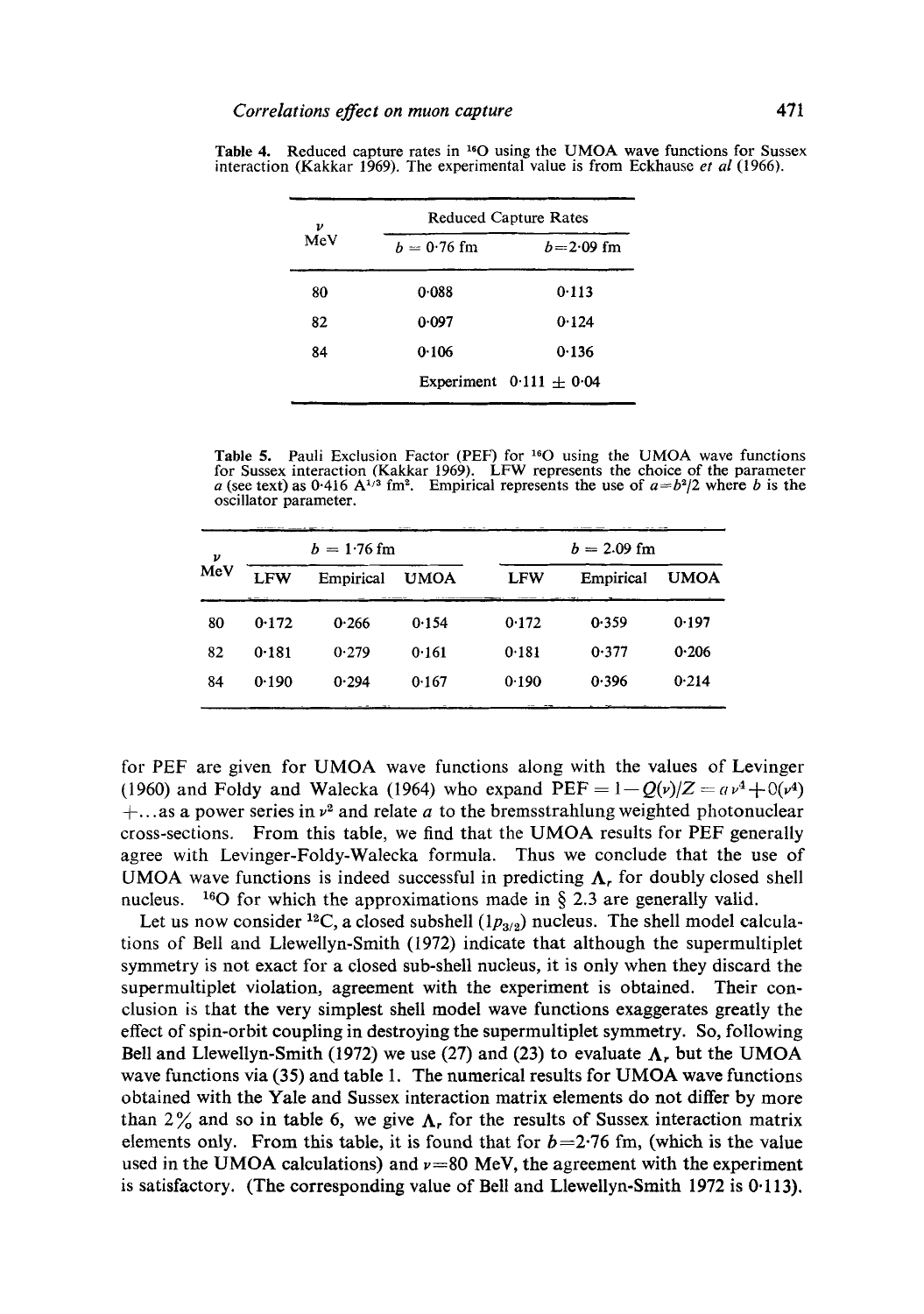| ν   | Reduced capture rates |                             |  |  |
|-----|-----------------------|-----------------------------|--|--|
| MeV | $h = 1.76$ fm         | $b = 2.09$ fm               |  |  |
| 80  | 0.0975                | 0.1339                      |  |  |
| 82  | 0.1097                | 0.1451                      |  |  |
|     |                       | Experiment $0.125 \pm 0.04$ |  |  |

Table 6. Reduced capture rates in <sup>12</sup>C using the UMOA wave functions for Sussex interaction (see table 1). The experimental values is from Eckhause *et al* (1966).

Thus the above results can be summarised as follows:

(i) The use of UMOA wave functions which take into account the effect of short range correlations provides an overall improvement over the shell model wave functions.

(ii) The recoil nuclear polarisation of  $^{12}B(1^+; g.s$ ) is found to be insensitive to the use of UMOA wave functions. The comparison with the experiment yields the result  $(g_p+g_T)/g_A=14.9\pm1.9$  free from the nuclear model uncertainties, thus showing that the second class tensor coupling could be as large as  $(7.4 \pm 1.9) g_A$ .

(iii) The UMOA wave functions, with a few reasonable assumptions are successful in predicting the reduced capture rates.

## **Acknowledgement**

One of the authors (RP) wishes to acknowledge with thanks the warm hospitality extended to him at the Department of Physics, Indian Institute of Technology, Kanpur, and the financial support during his period of stay. He wishes to thank Prof. A Ramakrishnan, for constant encouragement. Useful discussions with Dr S K Sharma are gratefully acknowledged.

#### **References**

Barrett B 1967 *Phys. Rev.* 154 955 Bell J S and Llewellyn Smith C H 1972 *Nucl. Phys.* 28B 397 Bhalerao R S and Waghmare Y R 1978 *Nuel. Phys.* A298 367 Castro J J and Dominguez C A 1977 *Phys. Rev. Lett.* 39 440 Christillen Pet *al* 1973 *Ph.vs. Rev. Lett.* 31 1012 Cohen R C and Kurath D 1965 *Nuc[. Phys.* 73 1 Da Providendia J and Shakin C M 1964 *Ann. Phys.* 30 95 Devanathan V 1968 *Lectures in theoretical Physics* Brandeis Summer Institute, B10 625 Devanathan V and Rose M E 1967 *J. Math. Phys. Sci.* 1 137 Devanathan Vet *al* 1972 *Ann. Phys.* 73 291 Devanathan Vet *al* 1975 *Phys. Lett.* B57 241 Domaelly T W and Walecka J D 1972 *Phys. Rev. C6* 719 Eckhause Met *al* 1966 *Nucl. Phys.* 81 575 Feynman R P and Gell-Mann M 1958 *Phys. Rev.* 109 193 Foldy L L and Walecka J D 1964 *Nuovo. Cimento. 34* 1026 Foldy L L and Walecka J D 1965 *Phys. Rev.* B140 1339 Fujii A and Primakoff H 1959 *Nuovo. Cirnento.* 12 327